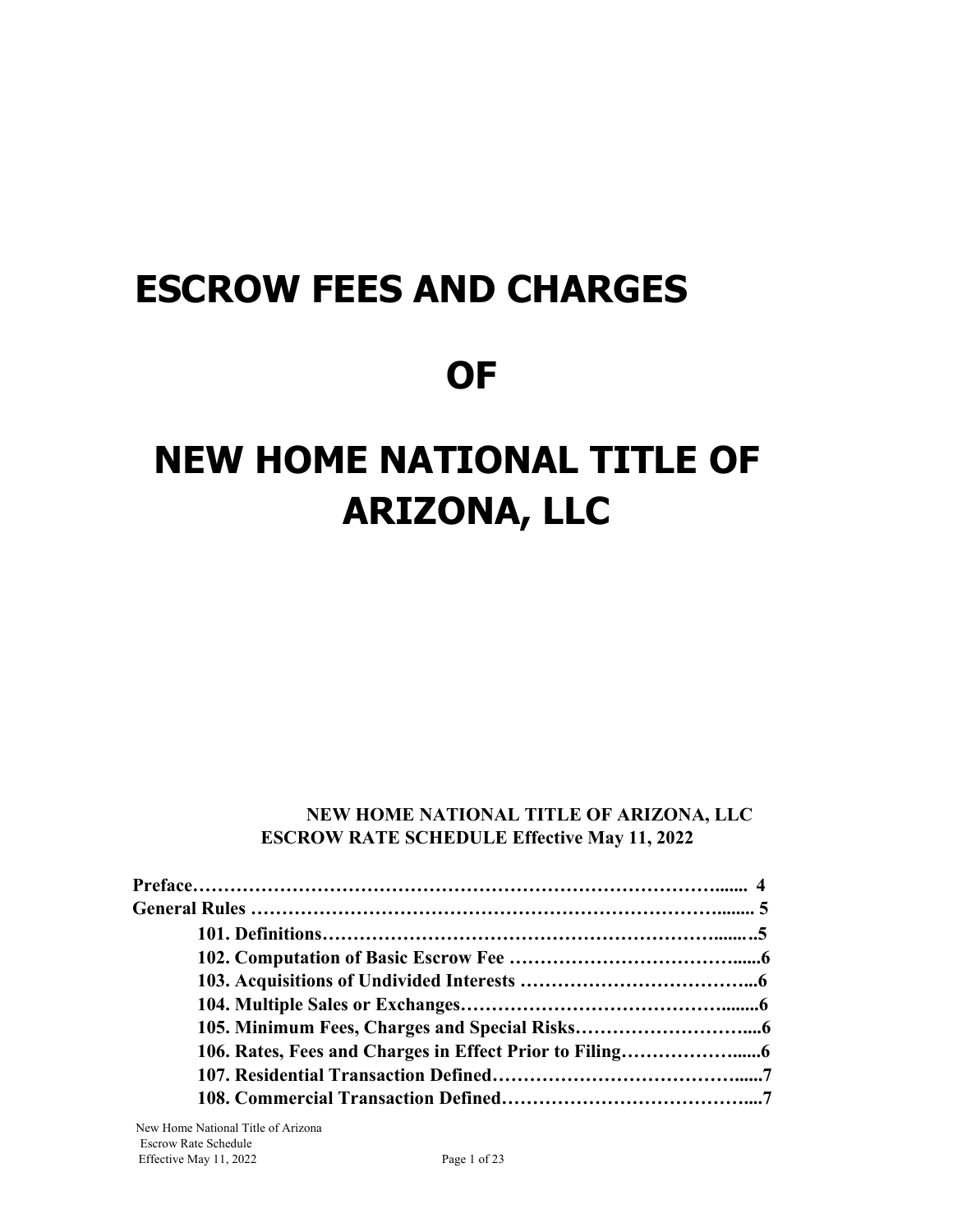| 308.                                                  |
|-------------------------------------------------------|
| 309. Subdividers and Builders Rates - Home Sales 11   |
|                                                       |
| 311.                                                  |
| 312.                                                  |
|                                                       |
| 313.                                                  |
| 314 Affinity Groups & Defined Benefit Groups14        |
| First Responder, Military, and Teacher Rate14<br>316. |
| 317.                                                  |
| 318.                                                  |
|                                                       |
|                                                       |
|                                                       |
|                                                       |
|                                                       |
|                                                       |
| 407.                                                  |
| 408.                                                  |
| 409.                                                  |
| 410.                                                  |
| 411.                                                  |
| 412.                                                  |
|                                                       |
|                                                       |
| 415. Short Sale Transaction Coordination Escrow Fee18 |
|                                                       |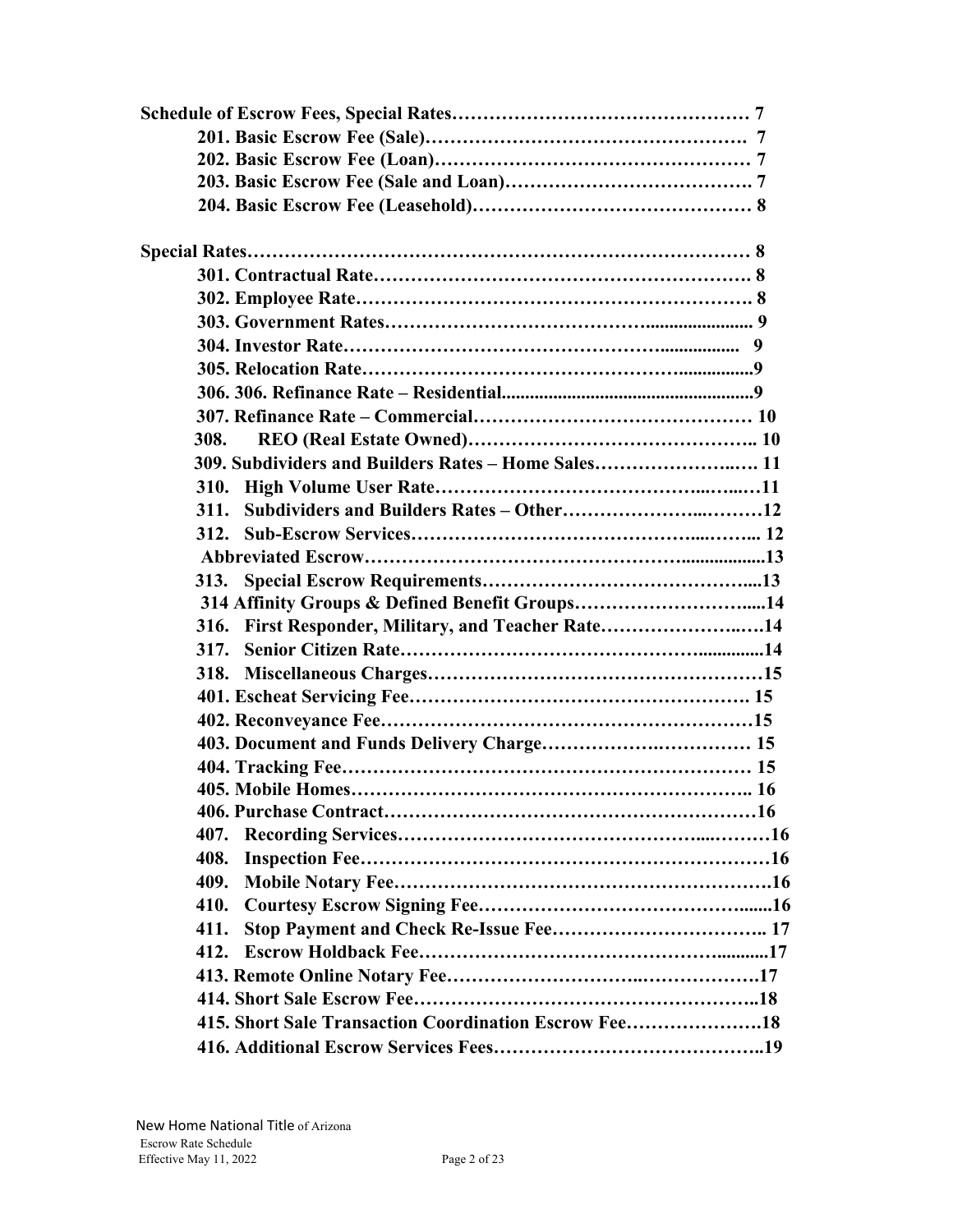|--|--|--|--|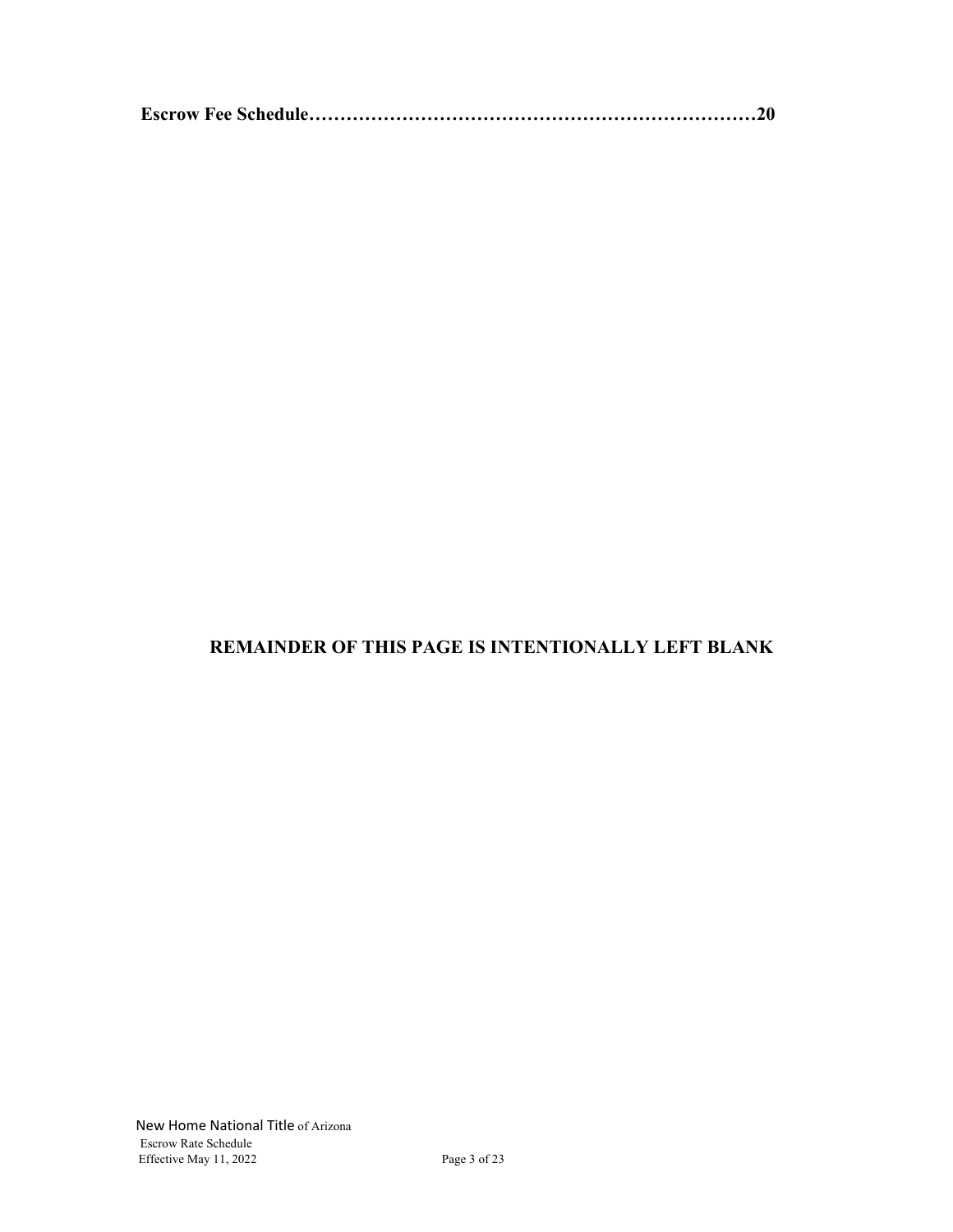#### **PREFACE**

**An Escrow Fee is the amount charged for the acceptance of an escrow transaction and performance of the escrow duties by an Escrow Agent. The fee for a particular escrow transaction is based either on the "Fair Value" of the property or on a set flat charge, each of which are determinable at the sole discretion of the Escrow Agent.**

**When the fee is based on the "Fair Value" of the property, the appropriate fee is calculated from schedules of charges where fee amounts are listed coinciding with the "Fair Value" amounts in increments of \$50,000.00.**

**There are various sub-categories of these fees based on the terms and conditions specific to each escrow transaction. The appropriate way to calculate a fee for each escrow transaction is the subject of this Schedule and General Rules. Relative thereto, a thorough understanding of the escrow transaction, this Schedule and the General Rules herein is required in order to charge correctly.**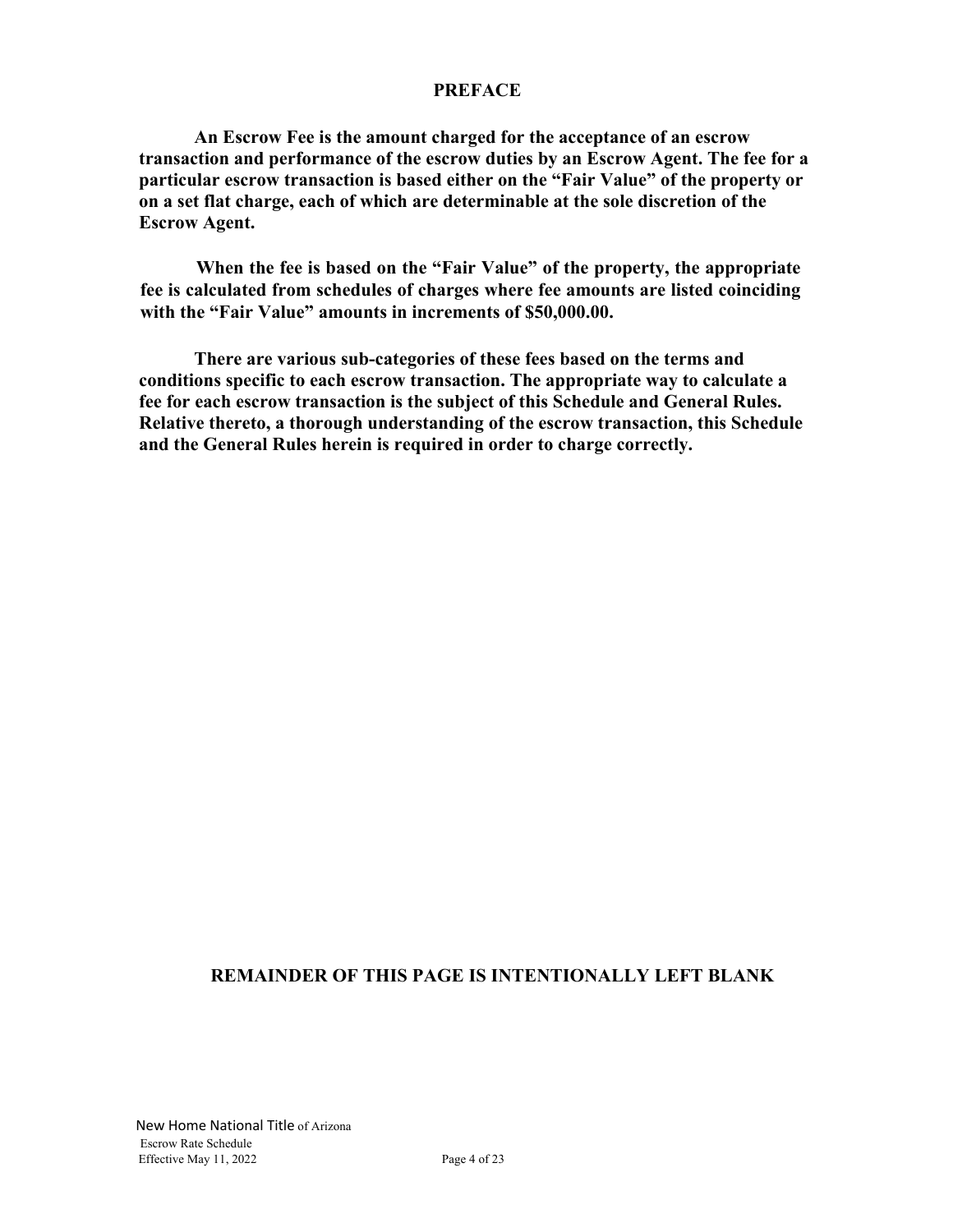# **NEW HOME TITLE OF ARIZONA ESCROW SECTION I – GENERAL RULES**

#### **101. DEFINITIONS:**

"Escrow" means any transaction wherein any property, money, written instrument or evidence of title or possession to real or personal property or other thing of value is delivered with or without transfer of legal or equitable title, or both, and respective of whether a debtor/creditor relationship is created to a person not otherwise having any right, title or interest therein in connection with the sale, transfer, encumbrance or lease of real or personal property, to be delivered or redelivered by that person upon the contingent happening or non-happening of a specified event or performance of non-performance of a prescribed act, when it is then to be delivered by such person to a grantee, grantor, promisee, promisor, obligee, obligor, bailee, bailor, or a designated agent of employee or any of them. (A.R.S. 6-801)

"Escrow Agent" means any person engaged in the business of accepting escrow. (A.R.S. 6-801)

Unless otherwise specified herein, whenever there is a reference to "Escrow Agent", Escrow Agent shall mean New Home Title of Arizona.

"Escrow Business" means a commercial activity characterized by the regular and continuous carrying on of escrow transactions. (A.R.S. 6-801)

#### **"Fair Value"**

- 1. When a sale is involved, the "Fair Value" means the full amount of the consideration paid to the Seller, including any encumbrances being assumed by the Buyer and/or, the "Fair Value" shall be determined from all available information, i.e., amount of encumbrances, assessed value, comparable sale date, etc. and this optional selection for determining the "Fair Value" is at the sole discretion of the Escrow Agent.
- 2. When a sale is not involved, the "Fair Value" shall be the principal amount of the loan.

#### **102. COMPUTATION OF THE BASIC ESCROW FEE:**

1. The Basic Escrow Fee is based on the "Fair Value" of the property as defined above. The minimum escrow fee for amounts up to \$100,000.00 is \$840.00. Thereafter, the Basic Escrow Fee is calculated in increments of \$50,000.00.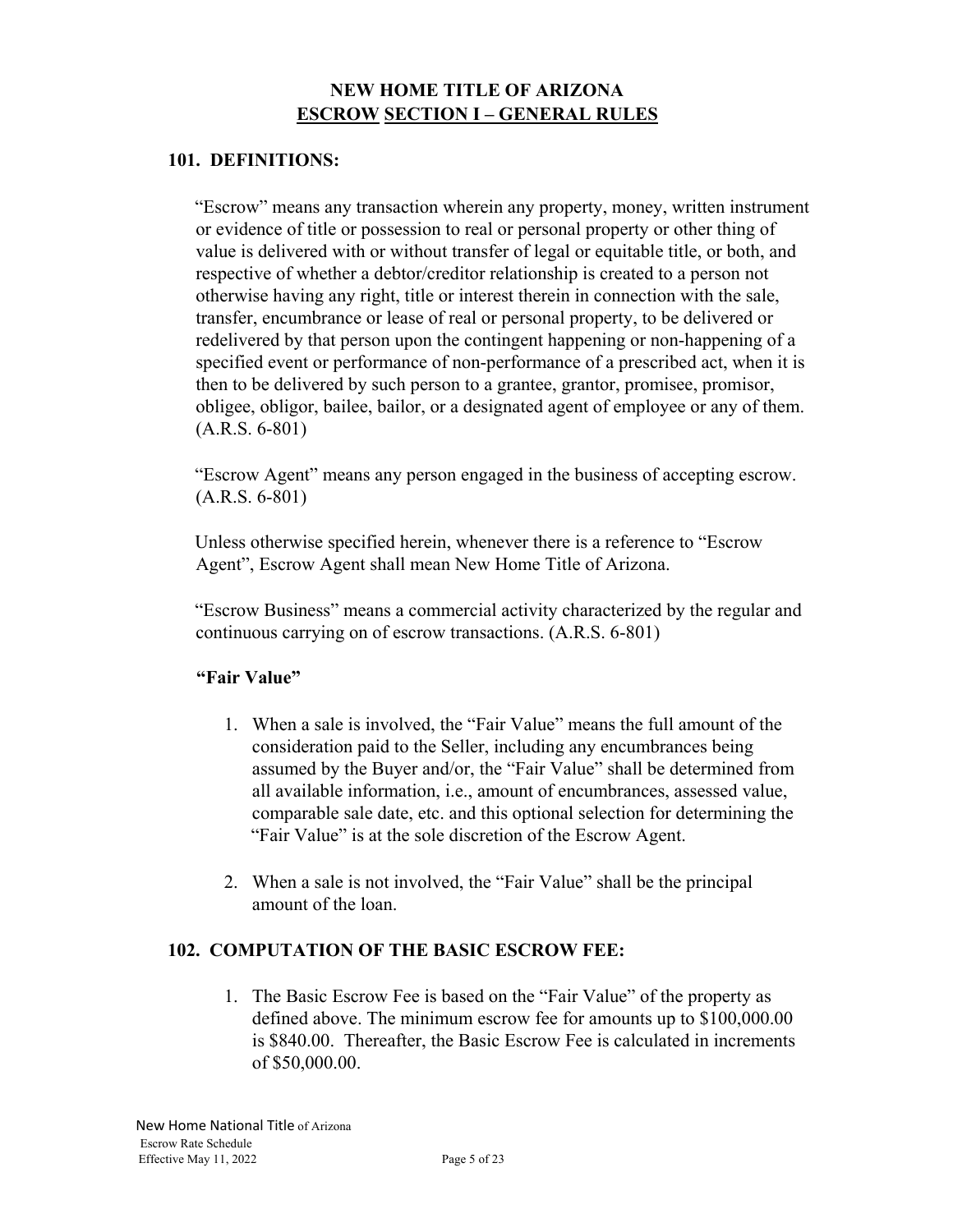- 2. Whenever any fractional percentage of the "Fair Value" is used, the fee arrived at will be rounded up to the next higher fee increment. For example, if the "Fair Value" is \$189,010.00, the Escrow Service Fee will be based on \$200,000.00.
- 3. Whenever any fractional percentage of the "Escrow Fee" is calculated, the fee arrived at will be rounded up to the next higher even dollar amount. For example, if the calculated "Escrow Fee" is \$539.50, it will be rounded up to \$540.00.

#### **103. ACQUISITIONS OF UNDIVIDED INTERESTS:**

The basic escrow fee for a single escrow transaction that involves the same purchaser purchasing the undivided interest(s) in a specific or multiple properties, shall be based on the amount of the interest conveyed, the consideration paid to the Seller or the "Fair Value" thereof, whichever is greater.

#### **104. MULTIPLE SALES OR EXCHANGES:**

The basic escrow fee is calculated on the "Fair Value" of each property being conveyed, even though there may be common parties involved in these multiple or single escrow transactions and/or concurrent recordings.

#### **105. MINIMUM FEES, CHARGES AND SPECIAL RISKS:**

The fees herein are minimum charges. Additional charges will be made when unusual conditions are encountered or when special services are provided as deemed necessary by reason of terms and conditions set forth in the escrow transaction.

In the event such charges are made, the deposit of final funds and the signing of final documents or the acceptance of the work performed will constitute approval of the charges. In all other situations, acceptance by the customer of the work performed shall constitute approval of the charges made.

#### **106. RATES, FEES AND CHARGES IN EFFECT PRIOR TO FILING:**

All rates and fees contained herein become effective when approved by the Superintendent of Financial Institutions or by operation of law.

#### **107. RESIDENTIAL TRANSACTION DEFINED (11/08)**

Whenever the term "Residential Transaction" is used herein, it shall mean a transaction relating to property improved with a 1-to-4 family residential dwelling or residential condominium unit.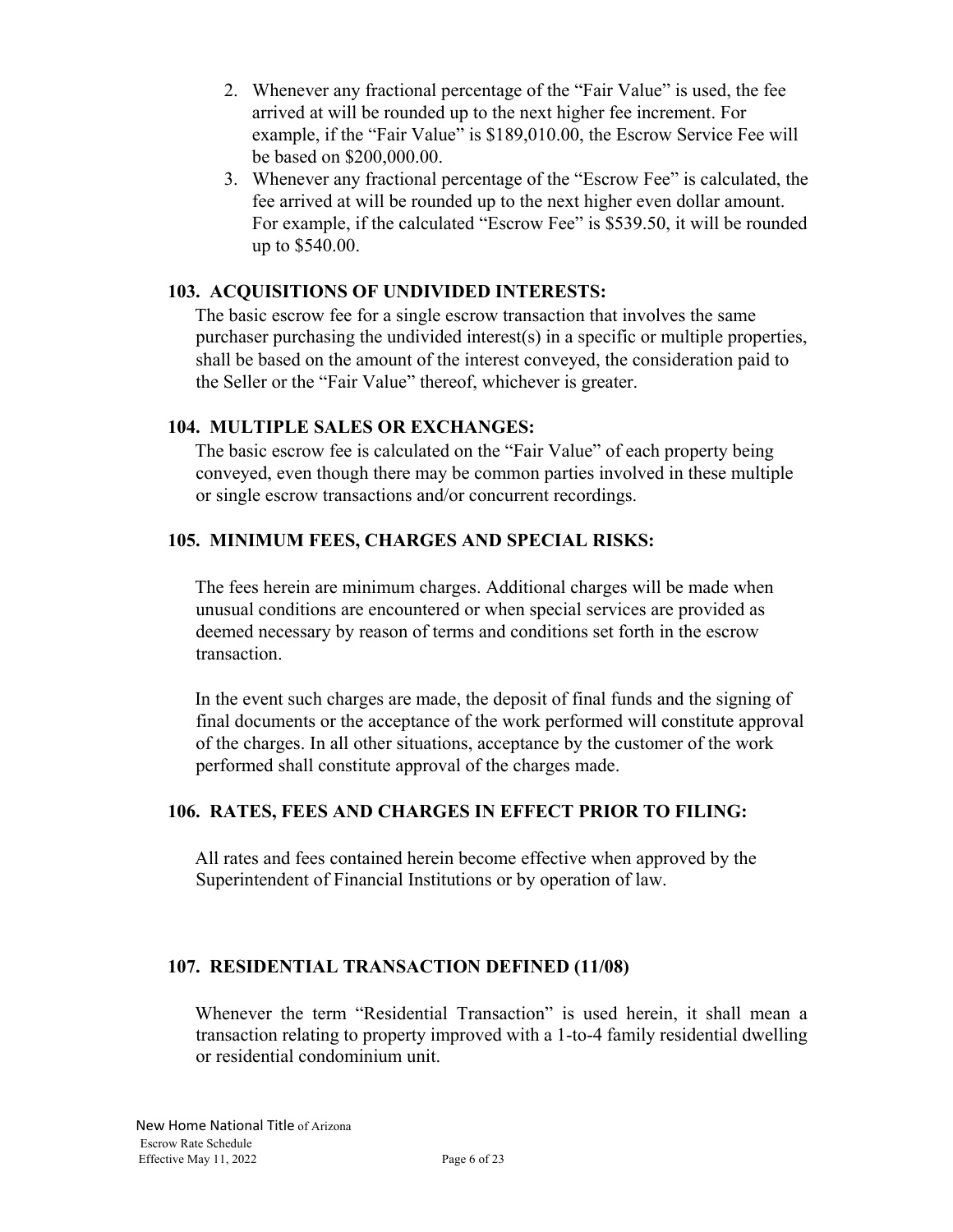#### **108. COMMERCIAL TRANSACTION DEFINED (11/08)**

Whenever the term "Commercial Transaction" is used herein it shall mean a transaction relating to property other than that improved with a 1-to-4 family residential dwelling or a residential condominium unit.

# **SECTION II – SCHEDULE OF ESCROW FEES**

#### **201. BASIC ESCROW FEE (SALE):**

The minimum charge of 100% of the Basic Escrow Fee shall be based upon the "Fair Value" of the property being conveyed in the escrow transaction and shall include the Document and Funds Delivery Fee (403) and Tracking Fee (404). If additional charges are applicable, all such additional charges shall be added to the Basic Escrow Rate applicable.

**NOTE:** The Escrow Fee and Mobile Notary Fee (409) may be aggregated and set forth on the escrow fee line of the Settlement Statement as a bundled rate.

#### **202. BASIC ESCROW FEE (LOAN):**

If no transfer of title is involved, the minimum charge of 100% of the Basic Escrow Fee shall be charged and based upon the principal amount of the new  $loan(s)$ .

#### **203. BASIC ESCROW FEE (SALE AND LOAN):**

When conducting a sale and loan escrow simultaneously, including seller carryback, covering identical property, the fee for escrow will be 100% of the Basic Escrow Fee plus \$200.00 for each loan.

#### **204. BASIC ESCROW FEE (LEASEHOLD):**

- 1. The minimum charge on the sale of the Leasehold Interest (excepting there from Oil, Gas or Mineral Leases) shall be 100% of the Basic Escrow Fee computed upon the "Fair Value" of the property leased.
- 2. The Basic Escrow Fee on an escrow transaction involving the sale of a Oil, Gas or Mineral Lease Estate, shall be as negotiated, based on services rendered.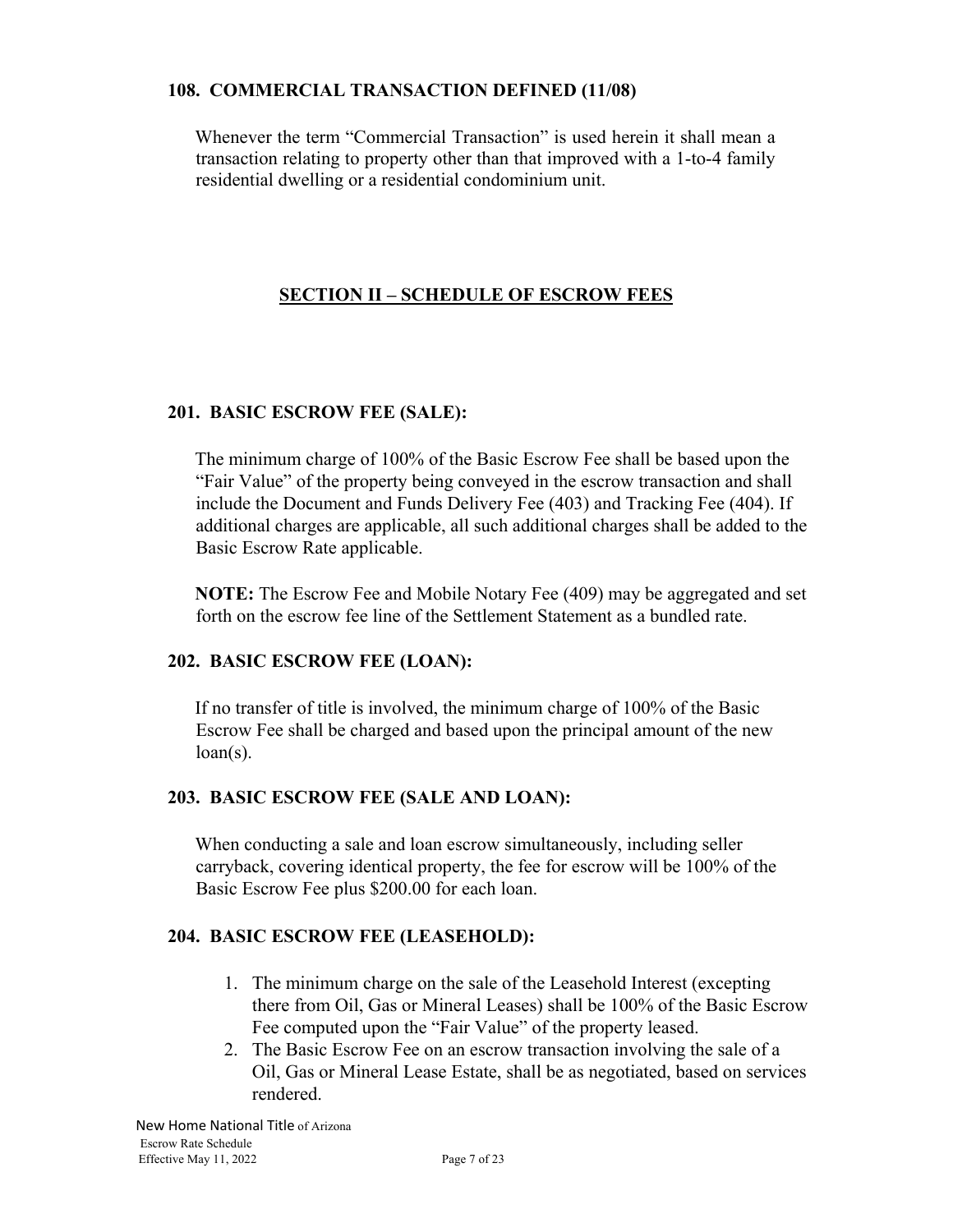# **SECTION III-SPECIAL RATES**

#### **301. CONTRACTURAL RATE:**

Separate contracts may be entered into under specific conditions for which no compensatory escrow service charge has been provided for in this Rate Manuel. In any such event, an escrow charge shall be made as may be "contractually" agreed upon by and between the Company and the parties to the escrow. The minimum escrow charge under this Section shall be \$100.00.

#### **302. EMPLOYEE RATE:**

This rate is available to all employees of this company, its subsidiaries and agents for escrow handled by the Company in connection with the financing, refinancing, sale or purchase or property, as follows:

- 1. There shall be no charge to the employee if the escrow transaction involves the employee's primary residence.
- 2. For all other transactions involving an employee, the charge will be 50% of the basic escrow fee:

These rates are only applicable in connection with those costs which the employee would normally pay by established custom, as a party to the transaction.

#### **303. GOVERNMENTAL RATES:**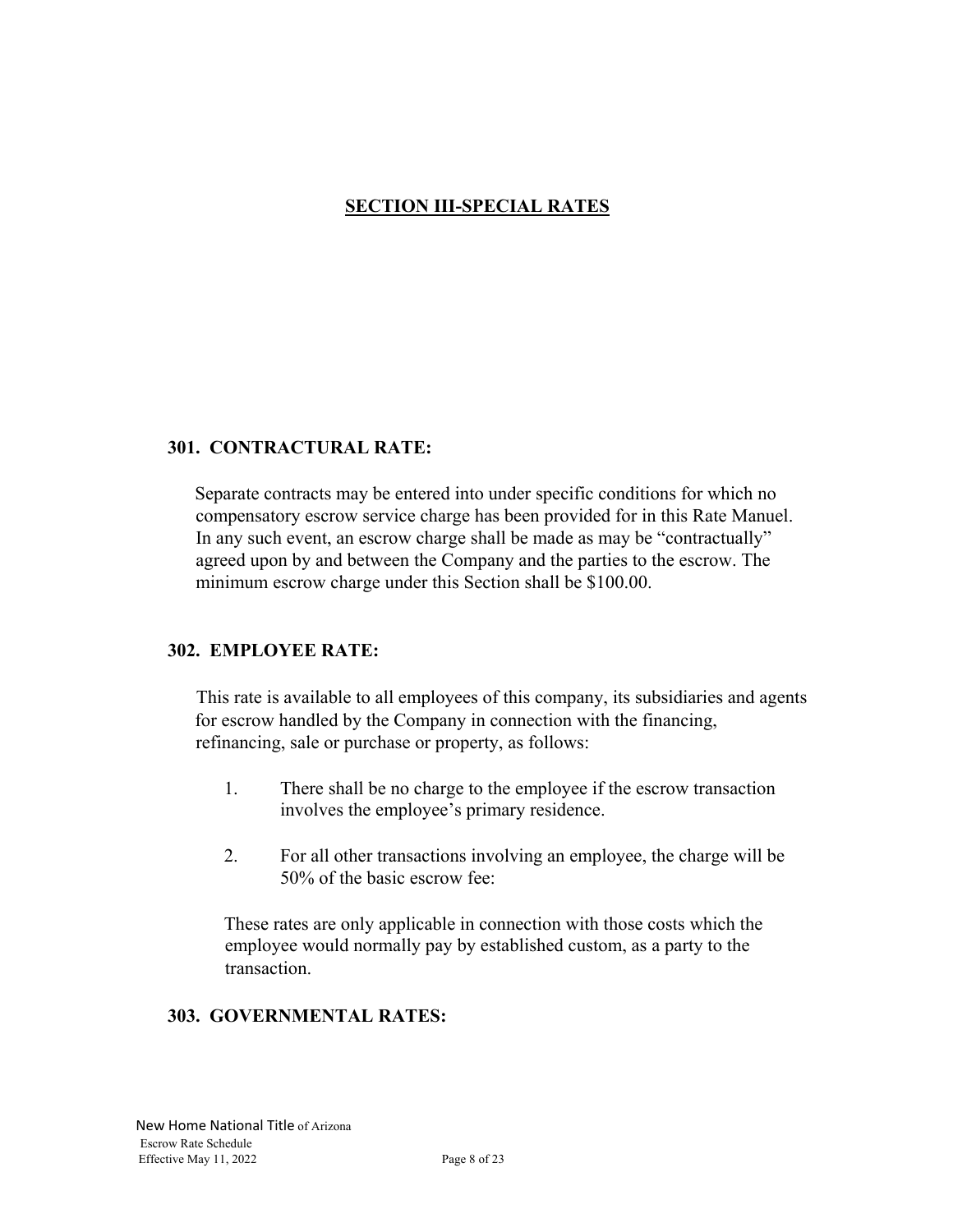Separate contracts may be entered into with governmental, state or municipal agencies for the performing of escrow services, for such charges as may be agreed upon by and between the Company and the agency.

# **304. INVESTOR/REALTOR/LENDER RATE:**

This rate is available upon request to a person who in the ordinary course of their business invests money in real estate so that it may produce a revenue, income or profit from its employment. The rate shall also be available to real estate brokers, real estate agents and mortgage lenders licensed by the State of Arizona.

The escrow fee to an investor shall be 70% of the applicable rate.

# **305. RELOCATION RATE:**

The Relocation 'Rate is available to "individual relocatees" who, by the terms and conditions of his/her employment, is forced to relocate within to, or from Arizona and is acquiring or disposing of a single family residential unit used as their primary residence.

The escrow fee for an "individual relocatee", as describe herein, shall be 70% of the applicable escrow rate.

This rate is only applicable in connection with those costs, which the "relocatee" would normally pay by established custom as a party to the transaction.

#### **306. REFINANCE RATE – RESIDENTIAL : (11/08)**

The Refinance rate shall be a "Flat Fee" of \$415.00, which shall include two (2) demands and the issuance of up to ten (10) checks. Any transaction requiring the issuance of more than ten (10) checks may be subject to an additional fee of \$10.00 per check and \$25.00 for each demand over two (2).

There will be an additional charge made of \$100.00 for each loan over one (1).

**NOTE:** T h e " F l a t F e e " i n c l u d e s the Loan Escrow Fee, Tracking Fee, Document and Funds delivery Fee. A Mobile Notary Fee, if requested, may be aggregated and set forth on the escrow fee line of the Settlement Statement as a bundle rate.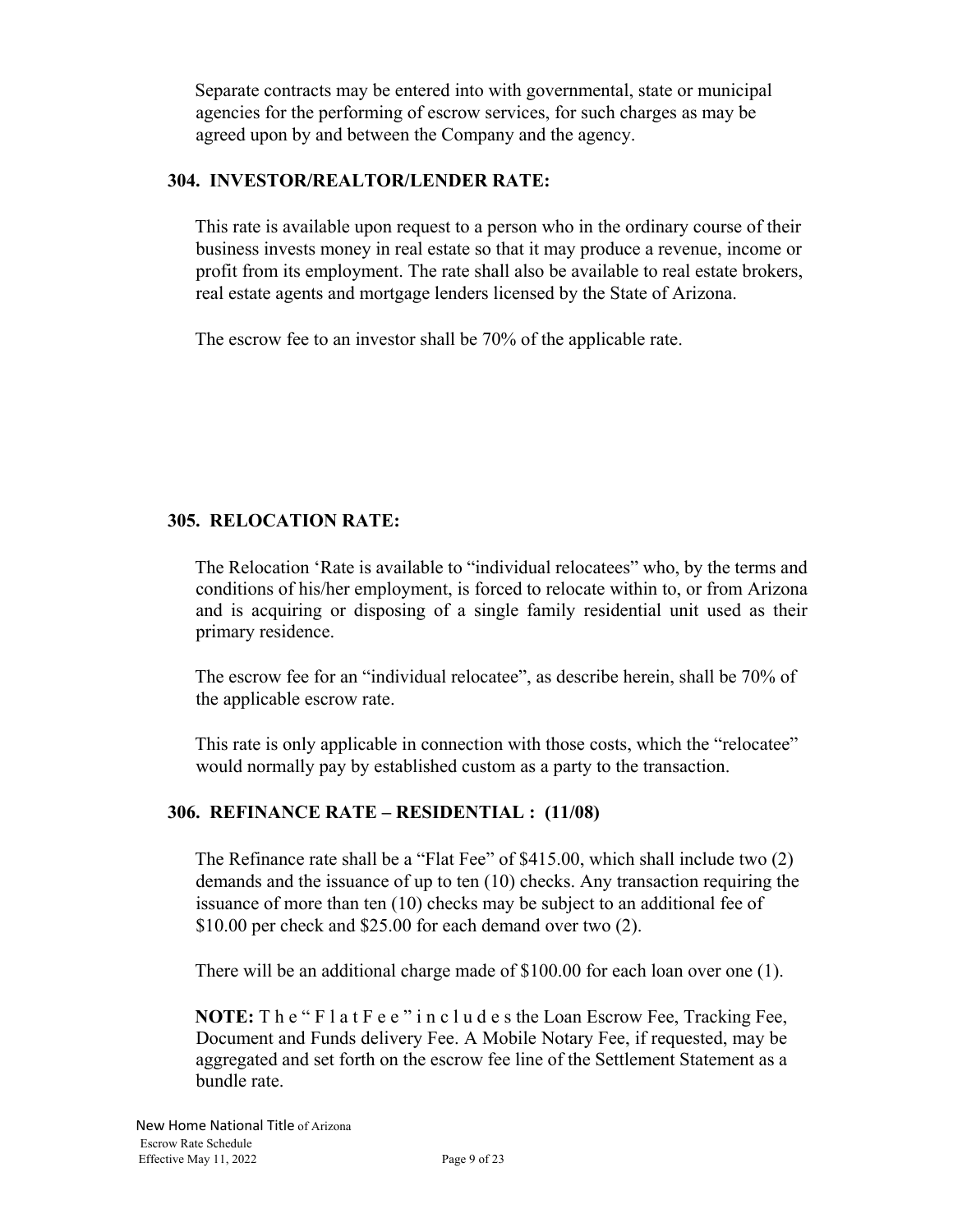# **307. REFINANCE RATE – COMMERCIAL: (11/08)**

The escrow fee for an escrow involving a commercial mortgage loan transaction is:

- 1.  $$300$  for loans  $$0 $5,000,000$ .
- 2. \$500 for loans \$5,000,001 and over.

# **308. REO (REAL ESTATE OWNED) (11/08)**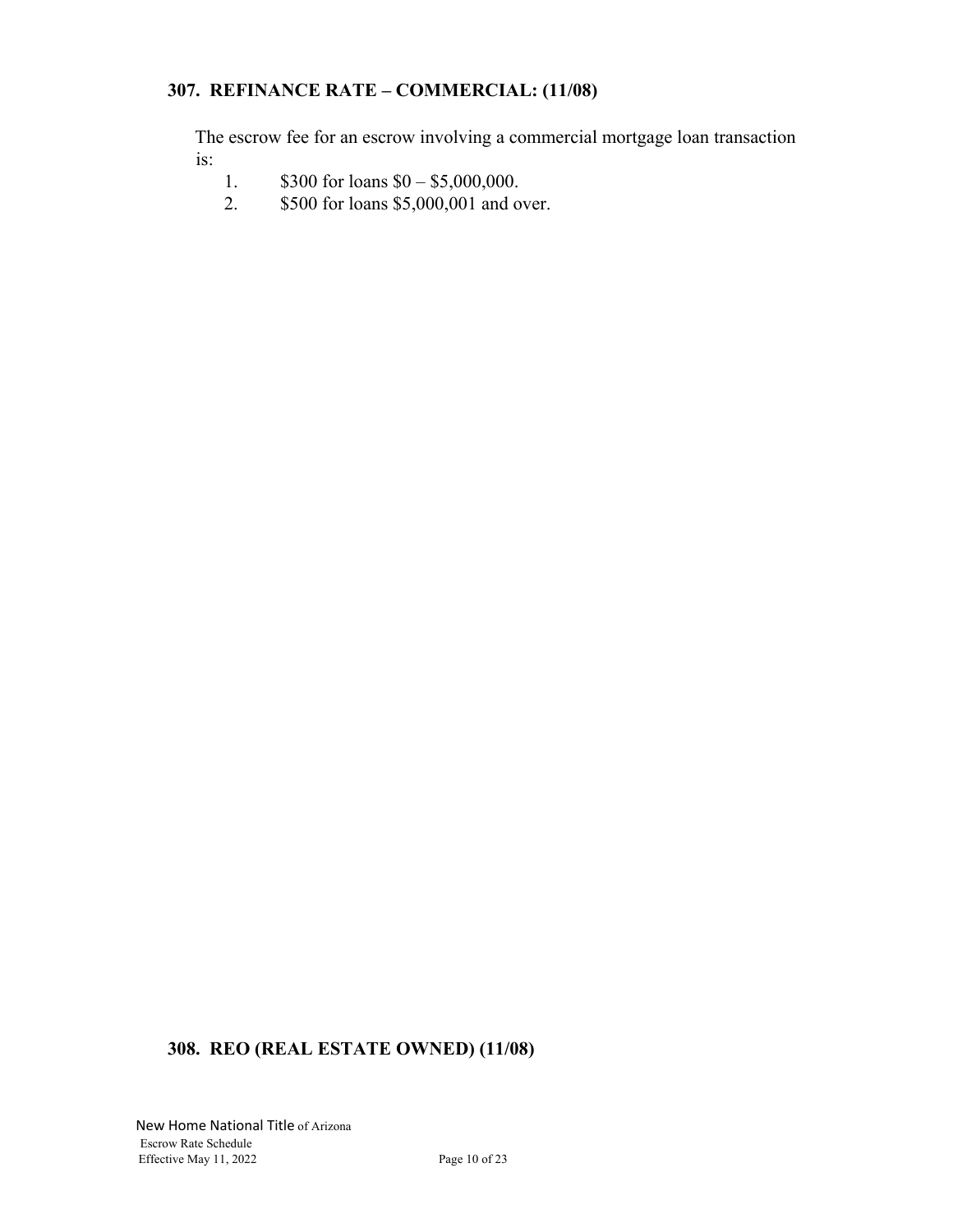(**Special Note:** To qualify for rates under this section, Sellers must provide current title report service during course of escrow, including issuance of owner's title insurance policy to buyer at closing. Otherwise the Basic Escrow Rates set forth in this manual will apply.)

1. \*BASIC ESCROW SERVICE \$1,000.00 2. \*\*PREMIUM ESCROW SERVICE \$1,250.00 3. \*\*\*Premium PLUS ESCROW SERVICE \$1,400.00

\*Does Not Include:

Document and Funds delivery fees, Recording fees, Mobile Notary fees, Reconveyance, Tracking or any other such charges filed separately in this escrow rate manual are NOT INCLUDED.

\*\*Includes:

Document and Funds delivery fees, Express mail, Notary fees. Any other such charges filed separately in this escrow rate manual.

\*\*\*Includes:

All Document and Funds delivery fees, All Express Mail fees, Notary Services, All Reconveyance fees, All Tracking Fees, and any Document Preparation Services.

#### **309. SUBDIVIDERS AND BUILDERS RATES RELATING TO SALE TO A CONSUMER HOME BUYER OR LOT PURCHASER:**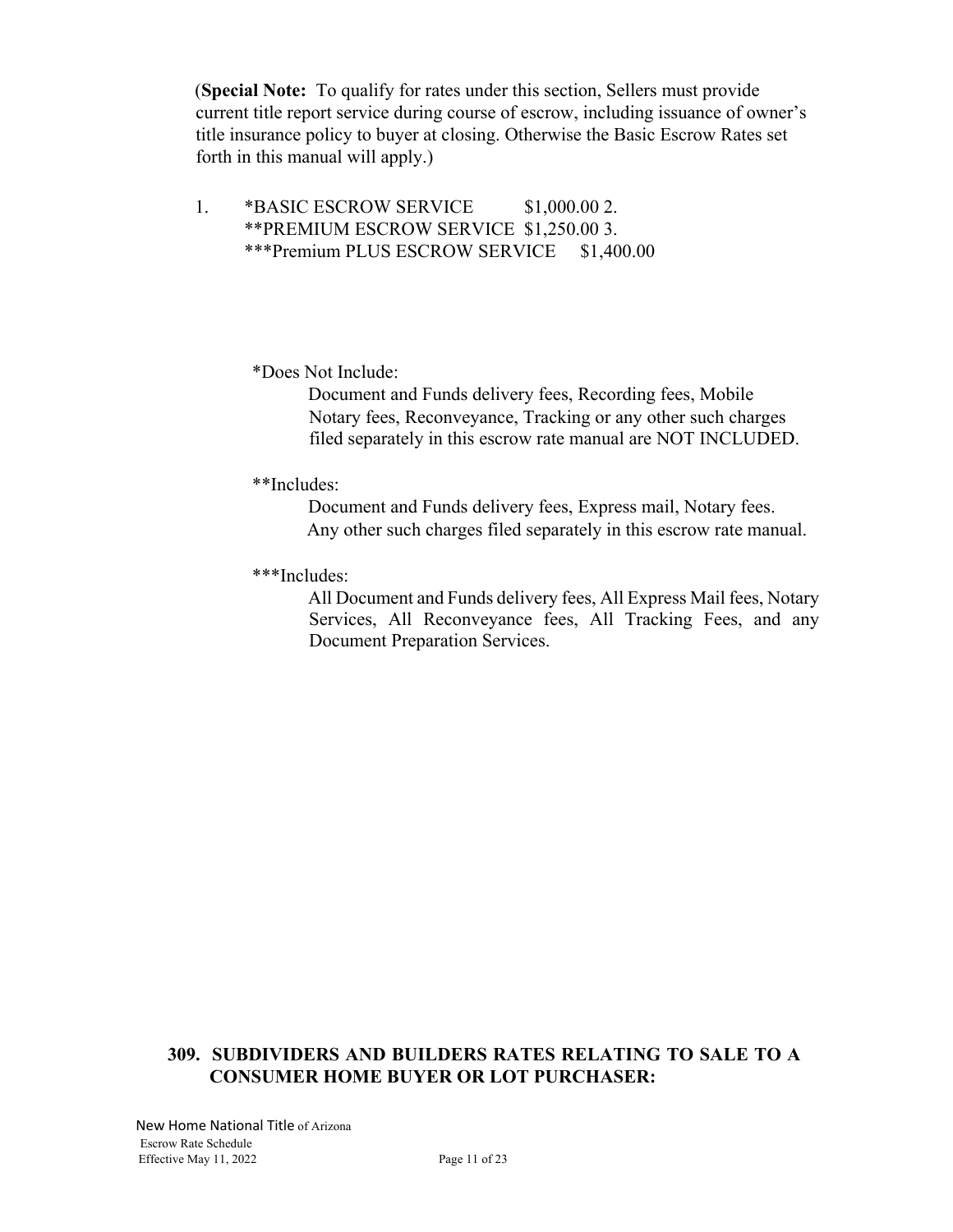These rates are available to a builder, contractor, developer or subdivider, hereinafter referred to as builder/developer, customarily engaged in such a business and shall apply only when the transaction involves the sale to a consumer home buyer or lot purchaser.

These rates are applicable only to the Basic Escrow Fees (Sale, Loan, Sale and Loan and Leasehold), set forth above.

The amount of the adjustment to the basic escrow fee is dependent upon the number of units being developed in recorded subdivisions and the number of proposed units in additional parcels, all of which are owned by the builder/ developer.

The ultimate rate charged the builder/developer is calculated as follows:

| $1 - 15$ units    | 70% of Basic Rate                                    |
|-------------------|------------------------------------------------------|
| $16 - 30$ units   | 60% of Basic Rate                                    |
| $31 - 70$ units   | 50% of Basic Rate                                    |
| $71 - 200$ units  | 40% of Basic Rate                                    |
| $201 - 300$ units | 30% of Basic Rate                                    |
|                   | 301 – or more units 25% of Basic Rate Minimum Rate - |
| \$50.00           |                                                      |
|                   |                                                      |

#### **310. HIGH VOLUME USER RATE:**

These rates are available to Lenders, Builders, Developer and Investors engaged in such business and at a significant volume of transactions with Escrow Agent.

These rates are applicable to basic Escrow fees, Refinance rate, Document and Funds delivery fee, Tracking fees, and Mobile Notary fees. This charge is 65% of the applicable rate.

#### **REMAINDER OF THIS PAGE IS INTENTIONALLY LEFT BLANK**

#### **311. SUBDIVIDERS AND BUILDERS RATES NOT RELATING TO SALE TO A CONSUMER HOME BUYER OR LOT PURCHASER:**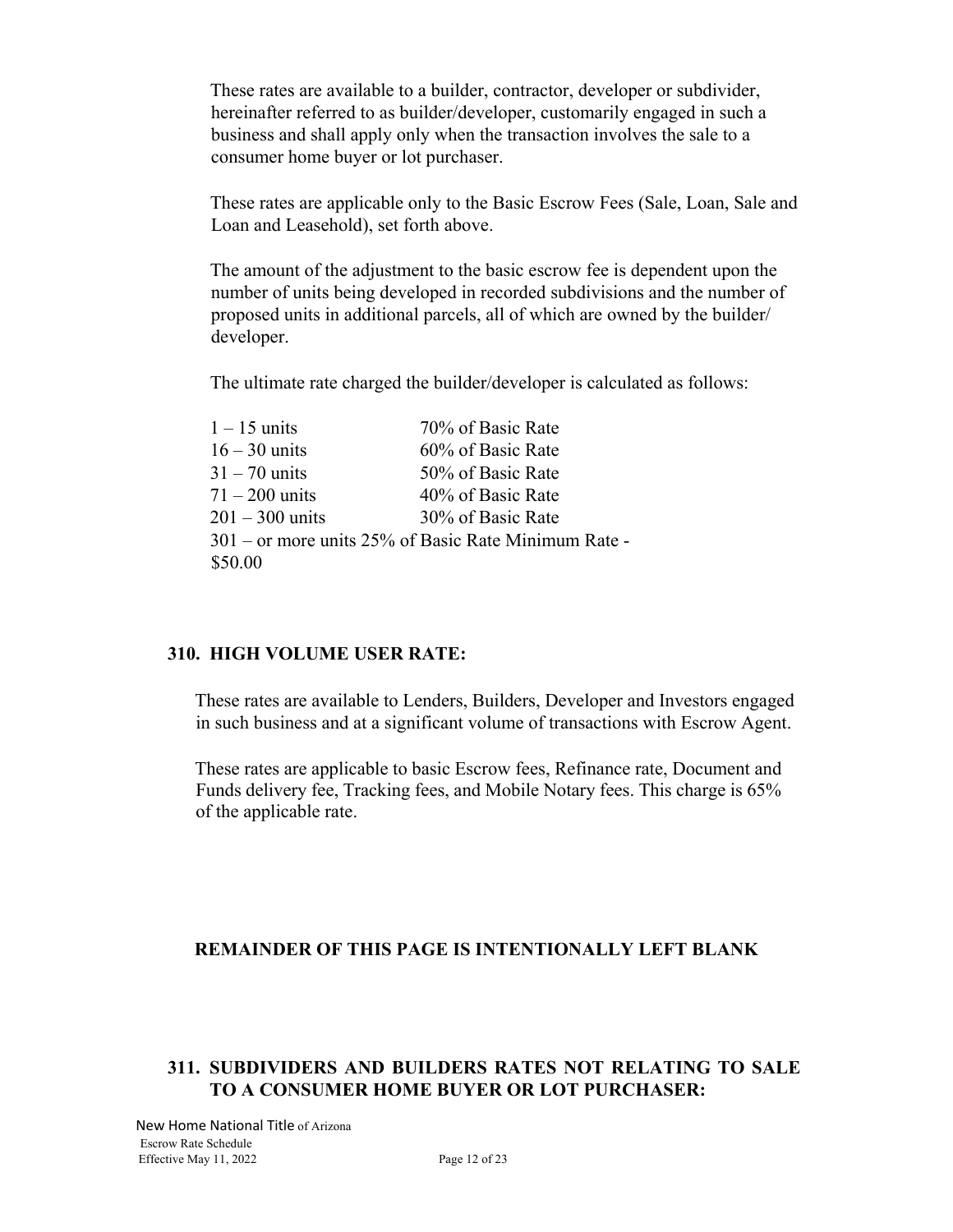These rates are available to a builder, contractor, developer or subdivider, hereinafter referred to as builder/developer, customarily engaged in such a business when the transaction is other than a sale to a consumer home buyer or lot purchaser.

This rate is applicable only to the Basic Escrow Fee (Sale, Loan, Sale and Loan Fee and Leasehold), set forth above.

The amount of the adjustment to the basic escrow fee is dependent upon the dollar amount of the transaction. The ultimate rate charged the builder/developer is calculated as follows:

| \$0.00 to \$1 million transaction        | 65% of Basic Escrow Rate |
|------------------------------------------|--------------------------|
| \$1 million to \$2.5 million transaction | 60% of Basic Escrow Rate |
| Over \$2.5 million transaction           | Based on quotation $-$   |
|                                          | Minimum $$1,500$ .       |

#### **312. SUB-ESCROW SERVICE**

If sub-escrow service is required, it will be provided in support of a primary escrow holder for a charge of \$75.00 per escrow. Services available under this section are restricted to:

- 1. The receipt of funds and written instructions from the escrow holder and from a lender whose loan will be insured.
- 2. The disbursement of such funds for the elimination of matters affecting title, but only to the extent authorized under such instructions.

**NOTE:** This sub-escrow service does not include procuring demands or disbursements of funds to persons other than the escrow holder for purposes except elimination of matters affecting title to the land to be insured.

#### **313. ABBREVIATED ESCROW:**

An abbreviated escrow will be provided if a transaction involves the following escrow duties for a charge of \$100.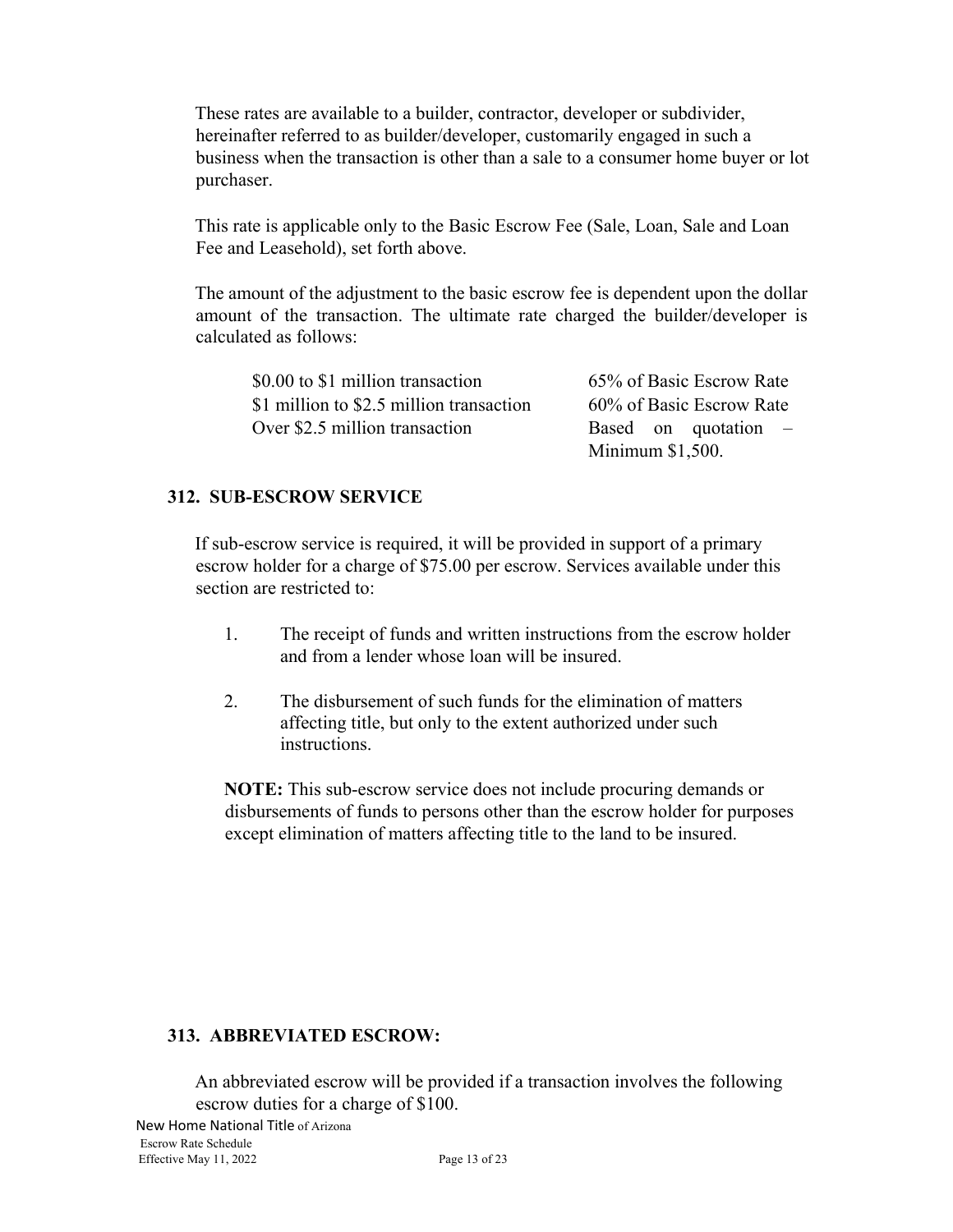- 1. Receipt and disbursement of funds and/or
- 2. Acceptance and Recordation of documents

A \$75 charge will be assessed for taking signatures. If this task is combined with the duties as shown directly above, the combined charge will be \$125.

A \$25.00 charge will be assessed for ordering payoffs. If combined with those services shown above in paragraph A, the combined charge will be \$150.

#### **314. SPECIAL ESCROW REQUIREMENTS:**

Escrow service may be required in some cases and under conditions for which no rating structure has been specifically provided. In any such event, a charge shall be made which, in the opinion of the Company, appears to be consistent with its general pricing procedures, as set forth herein.

In certain instances, due to unusual requirements, with respect to the acquisition, selling, financing or development of a major project or the acquisition, selling or refinancing of several properties, it may be necessary to enter into agreements or contracts as to the various services to be rendered and the charges made thereon. Such financing/re-financing, or developments are many times put out for bidding at rates to give the consumer savings whenever possible and to allow the Company to maintain a reasonable profit from such transactions.

| Minimum Rate: | \$50.00            |
|---------------|--------------------|
| Maximum Rate: | 100% of Basic Rate |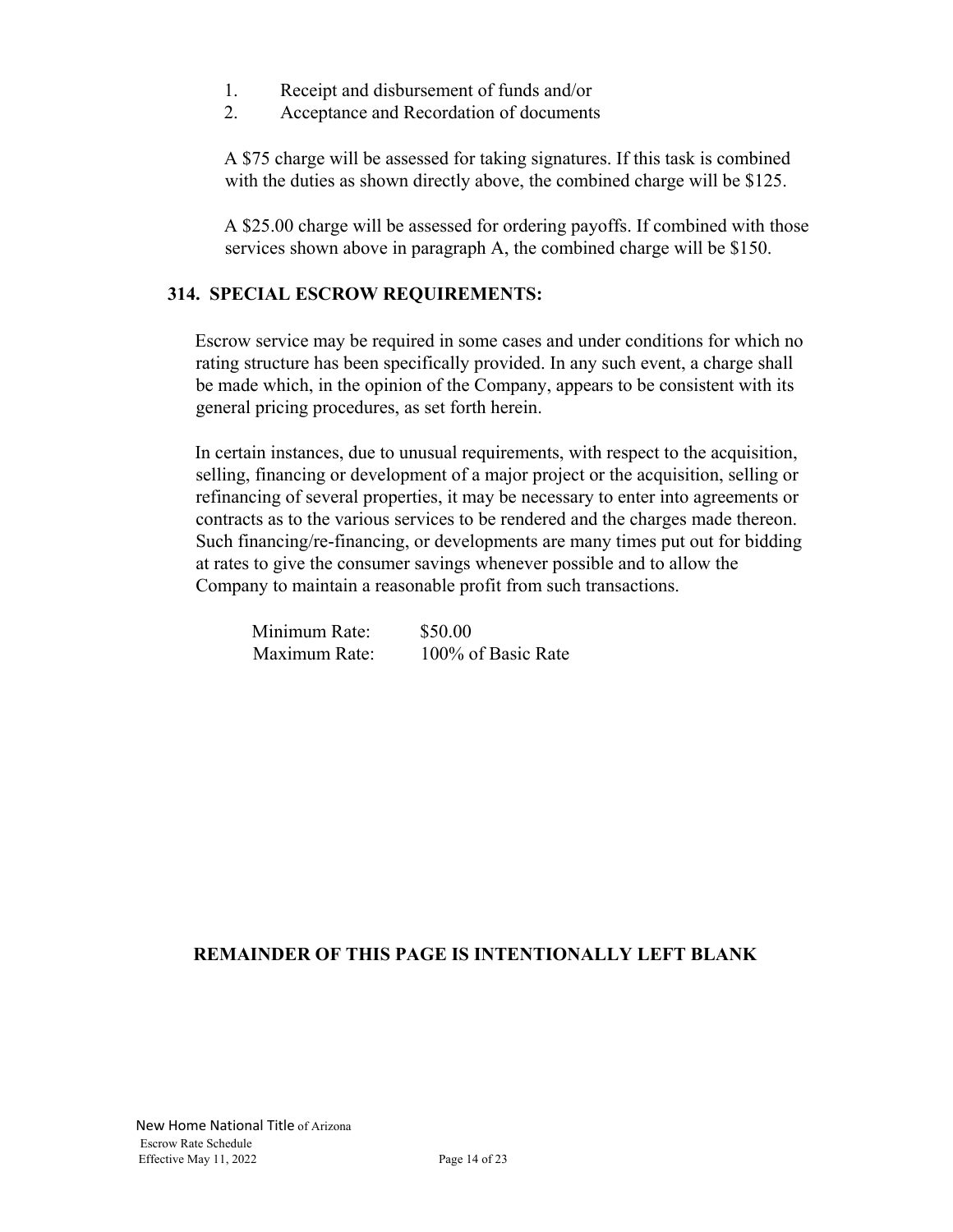#### **315. AFFINITY GROUPS & DEFINED BENEFIT GROUPS**

This rate is available to groups that offer packaged, bulk or bundled real estate services to specified groups of buyers and/or sellers.

| Minimum Rate: | \$75.00           |
|---------------|-------------------|
| Maximum Rate: | 80% of Basic Rate |

#### **316. FIRST RESPONDER, MILITARY, AND TEACHER RATE**

This rate is available to all teachers, firefighter's, police officer's, military, EMT, or civil defense organization wherever situated. Evidence of employment must be provided and retained in the escrow file.

The escrow fee shall be 70% of the applicable rate.

#### **317. SENIOR CITIZENS RATE**

This rate is available upon request to persons 65 years of age or older on or before the close of escrow. Any person requesting this rate must present proof of age, which will be retained in the file.

The escrow fee shall be 70% of the applicable rate.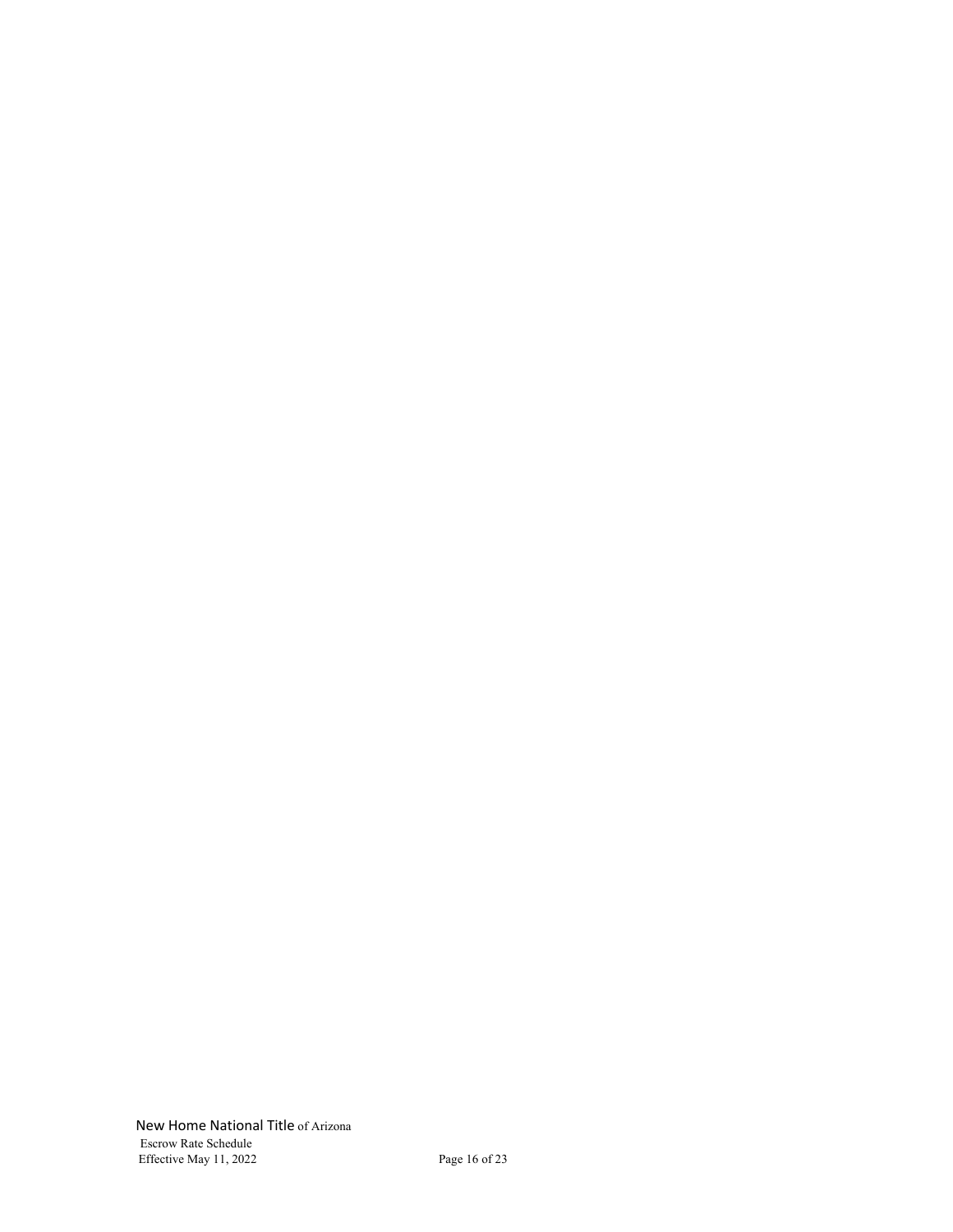#### **401. ESCHEAT SERVICING FEE PURSUANT TO A.R.S. 44-317 AND ESCROW ACCOUNTING FEE:**

All opened accounts with balances which contain dormant funds, as evidenced by stale-dated checks (6 months or older), outstanding checks, inactive escrow accounts, and builder services accounts will be maintained at a charge of \$50.00 per month, beginning no less than six months from the date the initial check was disbursed or the date funds became available for disbursement. Maintenance service will include one or any combination of the following: one written letter within 90 days before implementation of this charge, three telephone calls (local or long distance) not to exceed a \$5.00 expense, and a general index name search. Any additional service(s) shall be charged at the rate of \$75 per hour (half hour minimum), plus pass-through charges i.e., research, skip/trace and private investigators up to such time as any remaining funds are property escheat, by law to the State of Arizona.

#### **402. RECONVEYANCE FEE**

The charge for reconveyance services will be \$85.

#### **403. DOCUMENT AND FUNDS DELIVERY CHARGE:**

This charge, on a per file basis, includes Federal Express, Airborne, UPS, Express Mail, special couriers, E- Doc fees and wire transfer fees, shall be as follows:

| Residential Transaction       | \$125.00 |
|-------------------------------|----------|
| <b>Commercial Transaction</b> | \$160.00 |

#### **404. TRACKING FEE**

This charge shall be made where the Company does not have at close of escrow necessary satisfactions or releases of encumbrances, i.e., Deeds of Trust or Mortgages, and assumes responsibility for securing said releases, including, if necessary, the processing and recording of statutory releases. This fee is nonrefundable. Charge: \$85.00 per encumbrance.

#### **405. MOBILE HOMES: (11/08)**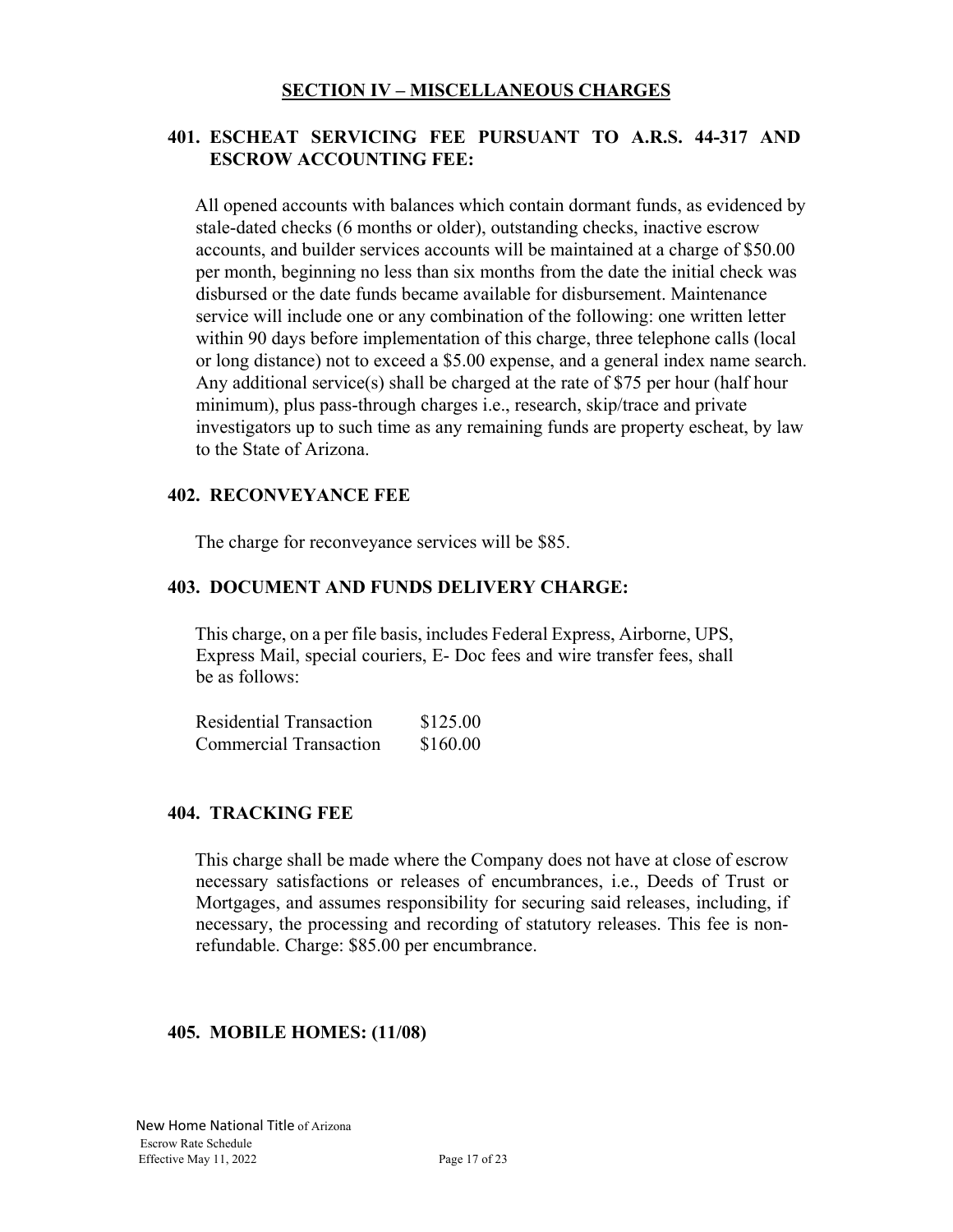An additional fee of \$250 shall be charged in escrows involving Residential Transactions with a mobile home where no Affidavit of Affixture has been recorded for the mobile home involved.

#### **406. PURCHASE CONTACT:**

A fee of \$100 shall be charged for a sale/purchase escrow in which the parties have not deposited into escrow a written purchase contract with complete instructions to escrow agent.

#### **407. RECORDING SERVICES:**

The rate for recording documents for Residential purchase and re-finance with the applicable County Recorder shall be the actual charge by the Recorder's Office.

The rates for recording documents for Commercial transactions are as follows:

Sales Transaction - \$150.00 Refinance Transaction - \$100.00

#### **408. INSPECTION FEE:**

When an inspection of the subject property is required, the fee for said inspection shall be \$75 per inspection.

#### **409. Mobile Notary Fee:**

At the request of the customer the company may employ an outside signing service to obtain document signatures. If requested this service is outside the normal scope of services provided. Each service will be charged at a rate of \$150.00 per signing. This Fee will not be discounted at any time.

#### **410. Courtesy Escrow Signing Service:**

Escrow signing services (document signatures/notarization) onsite or offsite may be available after normal business hours, close of business days, holidays or due to other time constraints. The rate shall be \$150.00 per transaction package.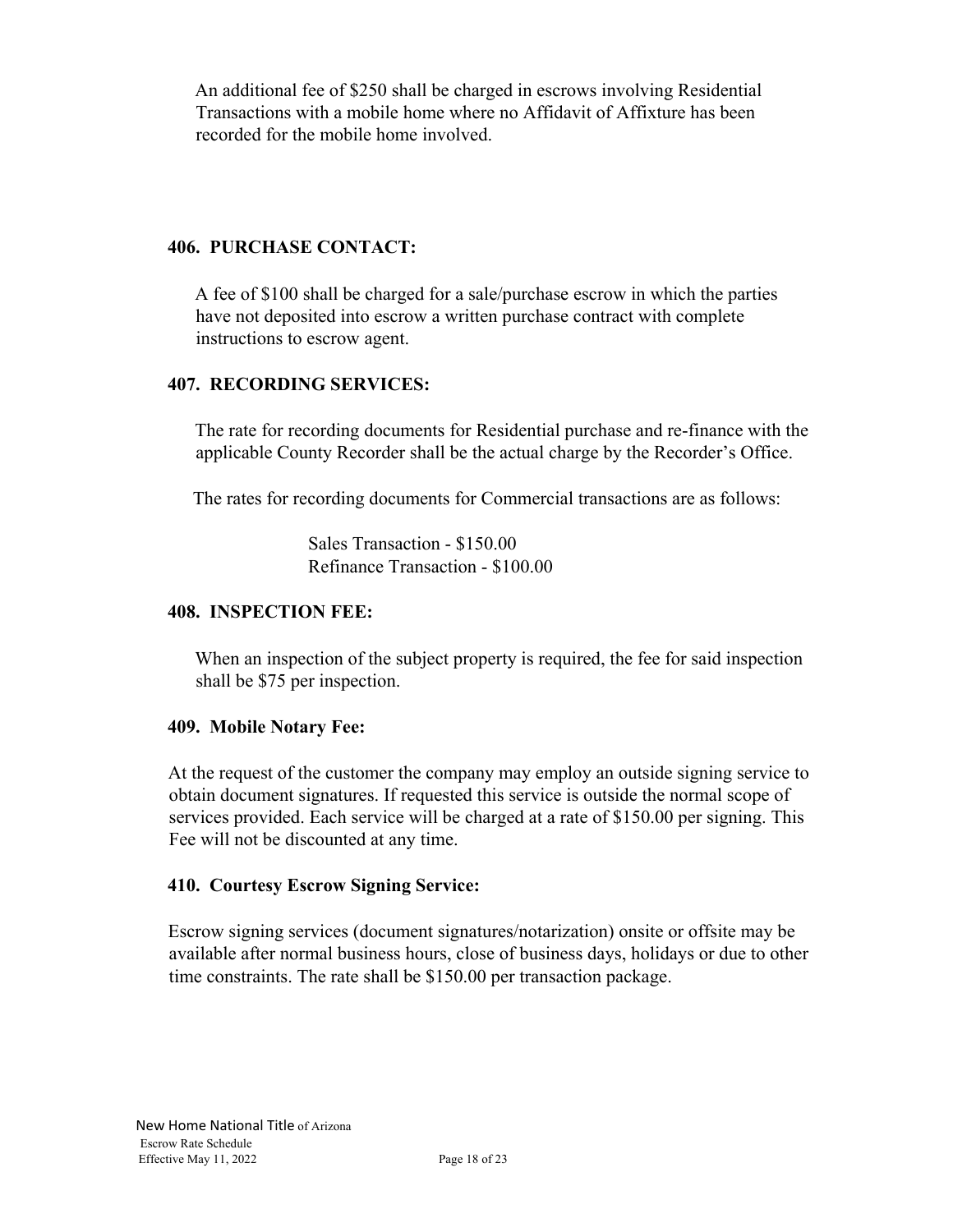#### **411. STOP PAYMENT AND CHECK RE-ISSUE FEE: (11/08)**

If, at the request of a party to a transaction, it is necessary to place a Stop Payment order on any check previously issued and re-issue the check, a Stop Payment charge of \$20.00 will be assessed to the requesting party.

#### **412. ESCROW HOLDBACK FEE:**

If, at close of escrow on a Residential transaction, Escrow Agent is required to withhold funds pending a future occurrence, then a Holdback Fee may be assessed as follows:

\$50.00 if the holdback totals \$2,500 or less; \$150.00 if the holdback totals \$2,500.01 to \$50,000.00; \$300.00 if the holdback exceeds \$50,000.00.

# **413. REMOTE ONLINE NOTARY (RON)-(SALE/RESALE/PURCHASE AND LOAN TRANSACTIONS)**

 Any transaction requiring the use of RON shall be charged a fee of \$110.00 for Sellers 180.00 for Borrowers/Buyers with a new loan.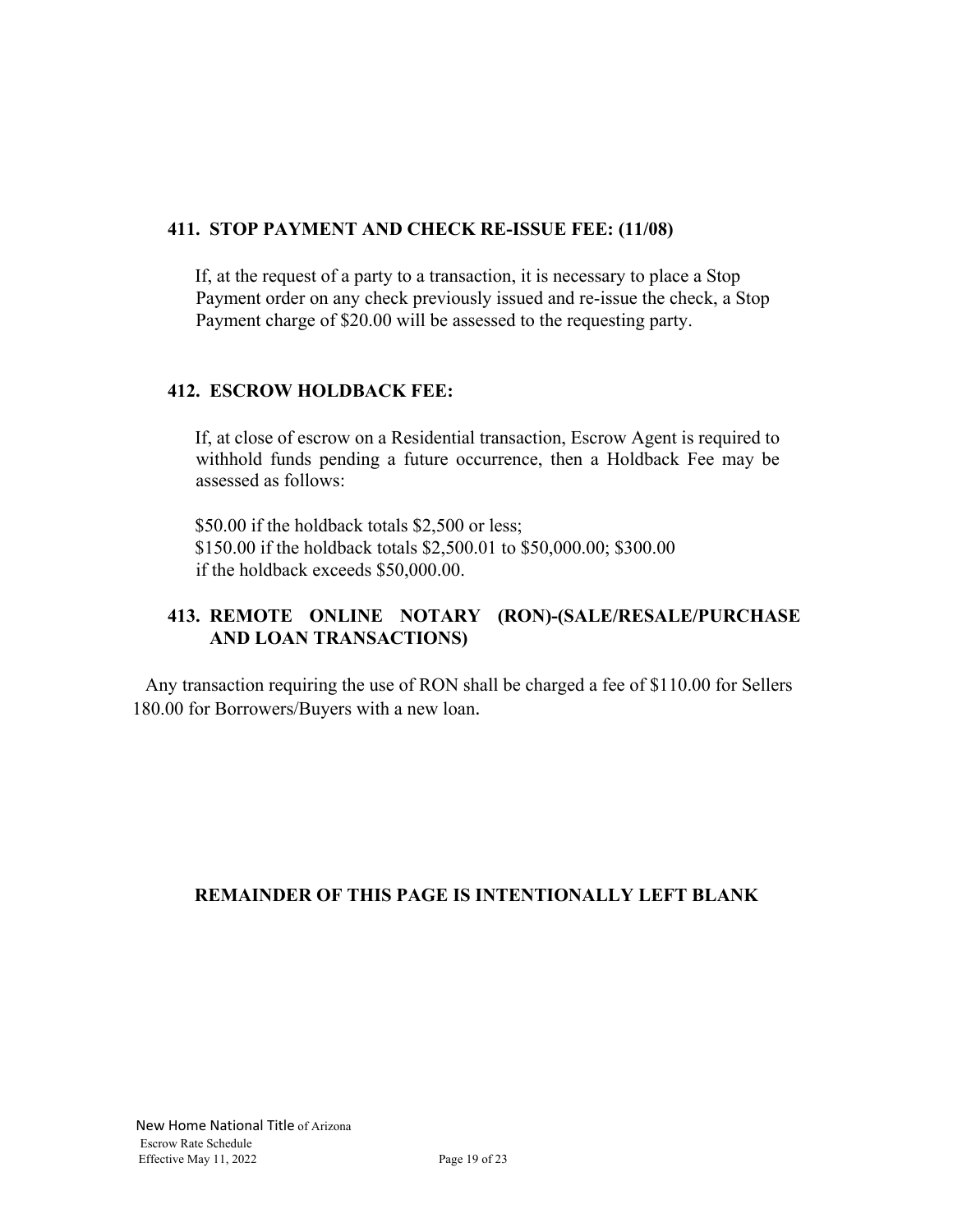#### **414. SHORT SALE ESCROW FEE**

This rate will be charged to a buyer and/or seller and will be available on all residential short sale transactions.

| Purchase Price           | <b>Escrow Fee</b> |
|--------------------------|-------------------|
| Up to \$200,000          | \$1,190.00        |
| \$200,001 to \$500,000   | \$1,540.00        |
| \$500,001 to \$750,000   | \$1,840.00        |
| \$750,001 to \$1,000,000 | \$2,090.00        |
| Over \$1,000,000         | Call For Quote    |

The following costs are included in this rate and will be unlimited:

Ÿ\_Document and Funds Delivery Fees Ÿ Reconveyance Tracking

When this rate is utilized, additional charges for the above items may not be charged separately.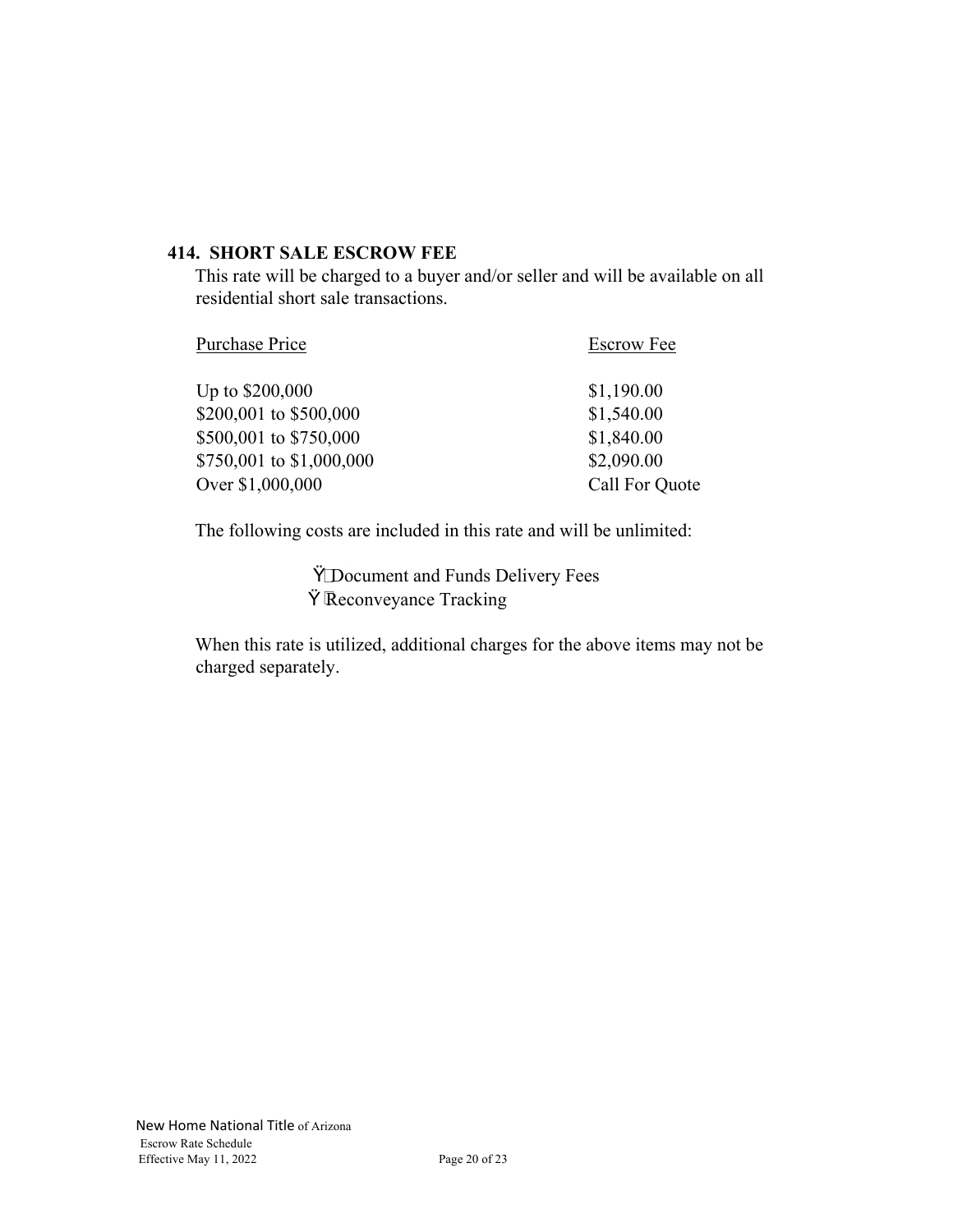#### **415. SHORT SALE TRANSACTION COORDINATOR ESCROW FEE**

Upon request First Arizona Title Agency of Arizona will provide escrow services for processing short sale transactions. These services will include the following:

> Coordination of documentation provided by seller for submission to short sale lender and loss mitigation specialists. Ongoing follow up between negotiation specialist and seller. Facilitate communication between lenders and realtors. Review and process lenders acceptance of sale and coordination of forwarding approval to all parties. Preparation of pre-audit closing statements for each offer submitted by realtor.

The fee for this service will be \$850.00 and will be added to our "basic escrow rate".

The following costs are included in this rate and will be unlimited:

ŸDocument and Funds Delivery Fees Ÿ Reconveyance Tracking

When this rate is utilized, additional charges for the above items may not be charged separately.

#### **416. Additional Escrow Services Fee**

 When additional services are required or requested for completion of the escrow transaction, they will be provided at the following rate:

> Minimum rate……………… \$50.00 Maximum rate……………... Invoiced rate for the services.